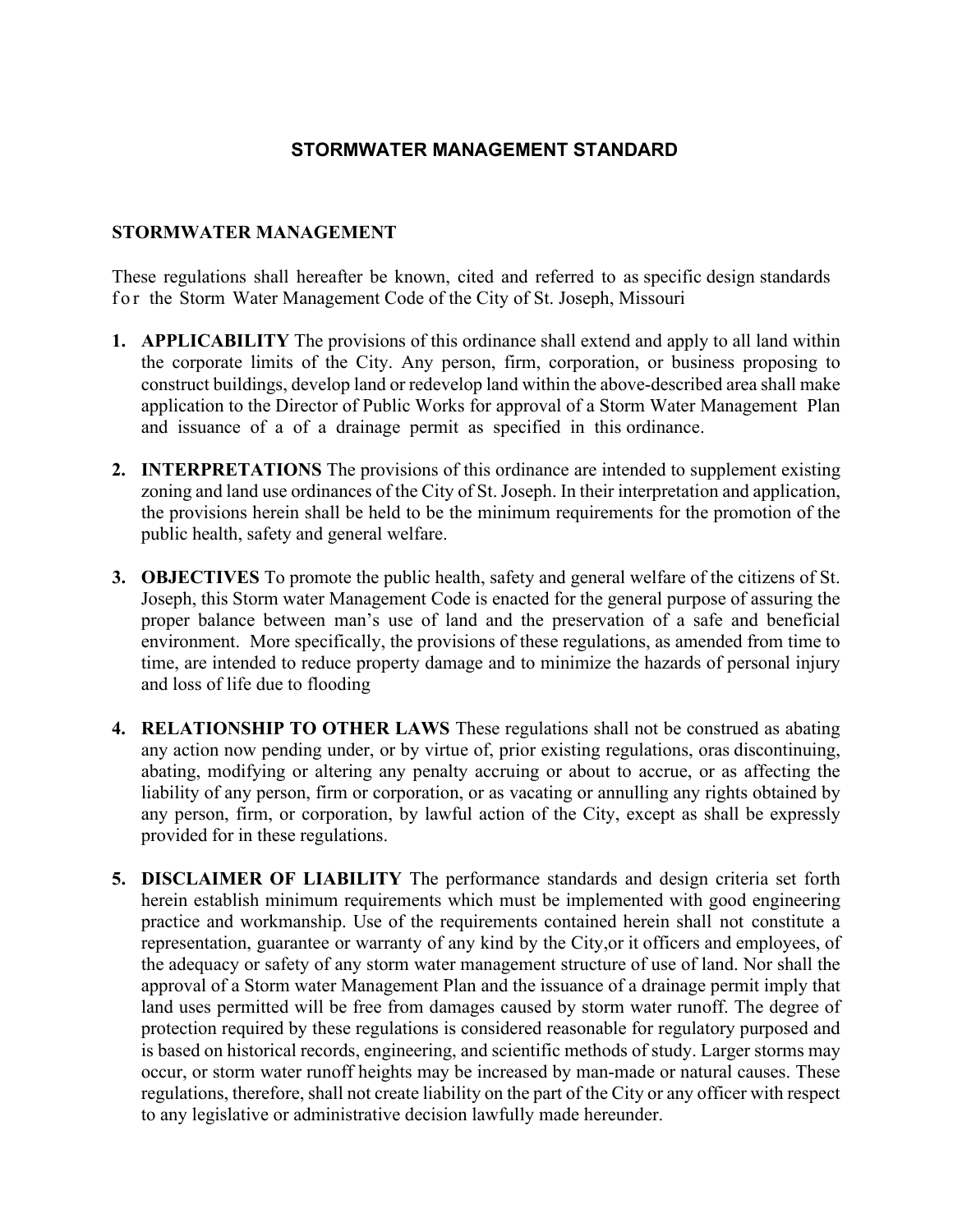**6. SEPARABILITY** If any part or provision of these regulations or application thereof to any person or circumstances is adjudged invalid by any court of competent jurisdiction, such judgment shall be confined in its operation to that part, provision, orapplication directly involved in the controversy in which such judgment shall have been rendered and shall not affect or impair the validity of the remainder of these regulations or the application thereof to other persons or circumstances. The governing body hereby declares that it would have enacted the remainder of these regulations even without any such part, provision, or application found to be unlawfulor invalid.

## **STORM WATER MANAGEMENT SYSTEMS**

- **1. GENERAL** This article establishes the Storm water Management System which shall be composed of a major system, a minor system, management controls, and management practices.
- **2. THE MAJOR SYSTEM** The major system shall be composed of the regulatory floodplain as shown on the National Flood Insurance Program maps as developed for the City of St. Joseph by Federal Emergency Management Agency. All components of the major system shall be designed to handle the system shall be designed to handle the 100 year rainfall event.
- **3. THE MINOR SYSTEM** The minor system shall consist of storm drainage facilities including, but not necessarily limited to, roadway curb and gutter, open channels, swales and enclosed conveyance systems which transport storm runoff to the major system (regulatory floodplain). Minor system facilities are those designed to accommodate runoff resulting from a storm with a given design frequency.
- **4. MANAGEMENT CONTROLS** Management controls are regulations applicable to the minor system under the provisions of this ordinance. Such controls shall limit any activity which will adversely affect hydraulic function of detention facilities, open channels, drainage swales, enclosed storm water conveyance systems and water quality best management practices within the minor system as previously defined.

Exceptions to the applicability of the use of management controls for new developments shall be granted in the following situations.

- **a.** Existing lots of record zoned single family.
- **b.** Additions to, improvements or repair of existing single family and duplex dwelling structures.
- **c.** Additions to, improvements or repair of existing commercial structures so long as there is no change in impervious surface area.
- **d.** On sites where storm water runoff discharges directly into a major stream or system component, as determined by the Director of Public Works, and such controls would serve no useful purpose.
- **e.** On land used for agricultural purposed where no change in grade over that which has existed historically will take place.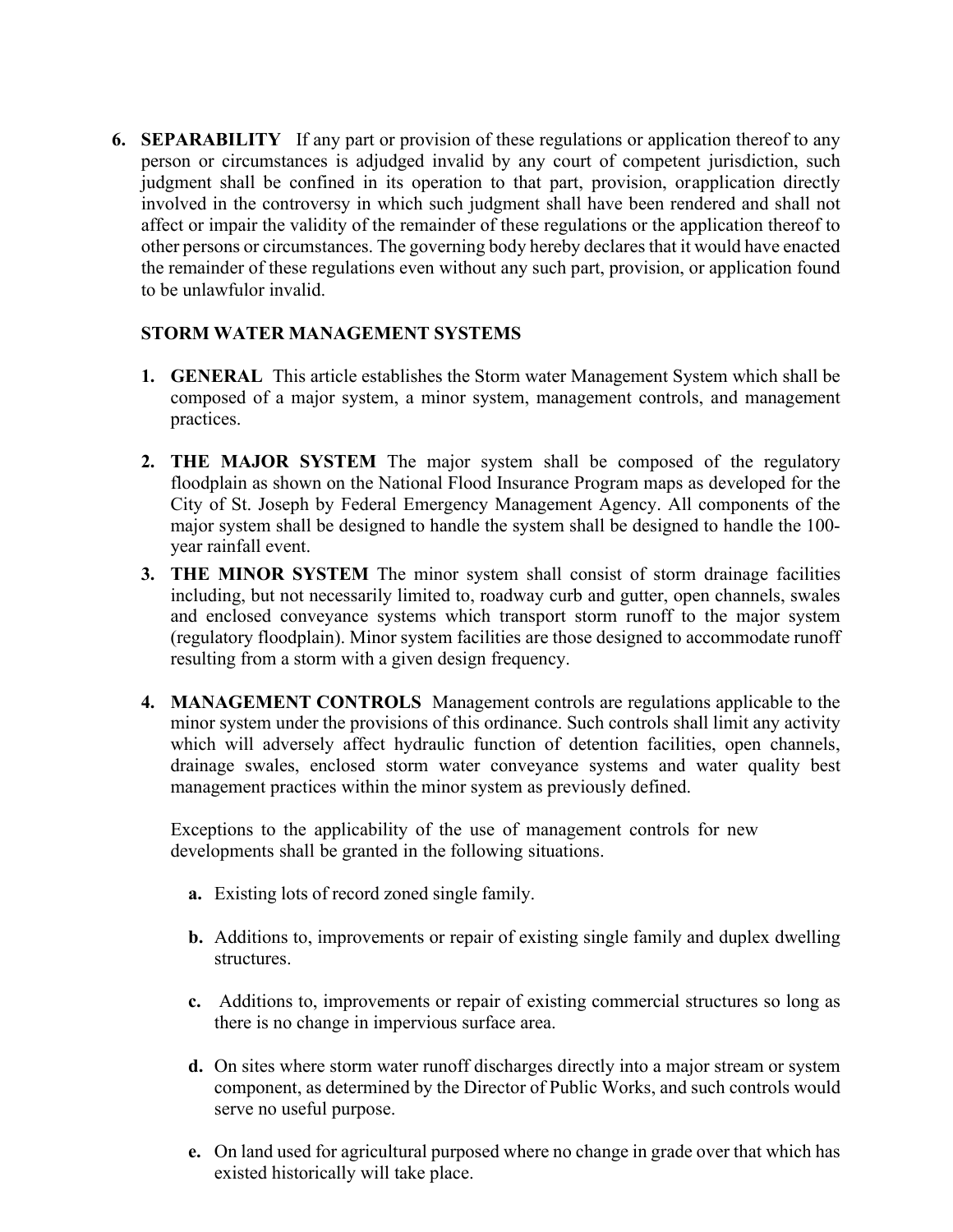- **f.** Construction of any buildings or structures on a site which has been previously included with storm water management control facilities as part of a larger unit of development.
- **5. DESIGN CRITERIA** Unless otherwise approved, the following rules shall govern the design of improvements with respect to managing storm water runoff:

In determining the amount of storm water runoff from a development it is important for the designer to relate the methodology to be used in his calculations to the proportionate size of the tributary watershed area. In developments of forty (40) acres or less, the rational method of calculating the quantity of runoff shall be used. Developments where the area developed is greater than forty (40) acres shall be designed using the kinematic wave model. Precipitation amounts for each methodology it is necessary to define the depth-durationfrequency relationships of rainfall. Precipitation data from the most current NOAA Atlas 14- point precipitation frequency estimates [\(PF Map: Contiguous US \(noaa.gov\)\)](https://hdsc.nws.noaa.gov/hdsc/pfds/pfds_map_cont.html?bkmrk=mo) shall be used for all runoff computations. Use of methods other than those described shall be upon the approval of the Director of Public Works.

- **A. Development Design**: Streets, blocks, depth of lots, parks, and other public grounds shall be located and laid out in such a manner as to minimize the velocity of overland flow and allow maximum opportunity for infiltration of storm water into the ground, and to preserve and utilize existing and planned streams, channels, and detention basins, and include, whenever possible, streams and floodplains within parks and other public grounds.
	- **i. Enclosed Systems and Open Channels:** The Design Criteria for Storm Drainage Facilities, shall be per current APWA design standards or approved by the Director of Public Works.
- **B. Methods of Controlling Downstream Flooding:** The Director of Public Works shall determine whether the proposed plan will cause or increase downstream local flooding conditions. This determination shall be made based on existing downstream development and drainage system capabilities and an analysis of storm water runoff prior to and after the proposed development. If the Director of Public Works determines that the proposed development will cause or increase downstream local flooding conditions during the design storm, provisions to minimize such flooding conditions shall be included in the design of storm drainage improvements and/or the temporary controlled detention of storm water runoff and its regulated discharge to the downstream storm drainage system.
	- i. **Downstream Improvements:** Improvements to minimize downstream flooding conditions may include, but not be limited to, the construction of dams, dikes,levees, and floodwall; culvert enlargement; and channel clearance and modification projects.
- **C. Detention Basins:** Detention of storm water runoff may be used in developments to minimize downstream flooding conditions. The design of detention facilities shall be in accordance with the following design criteria: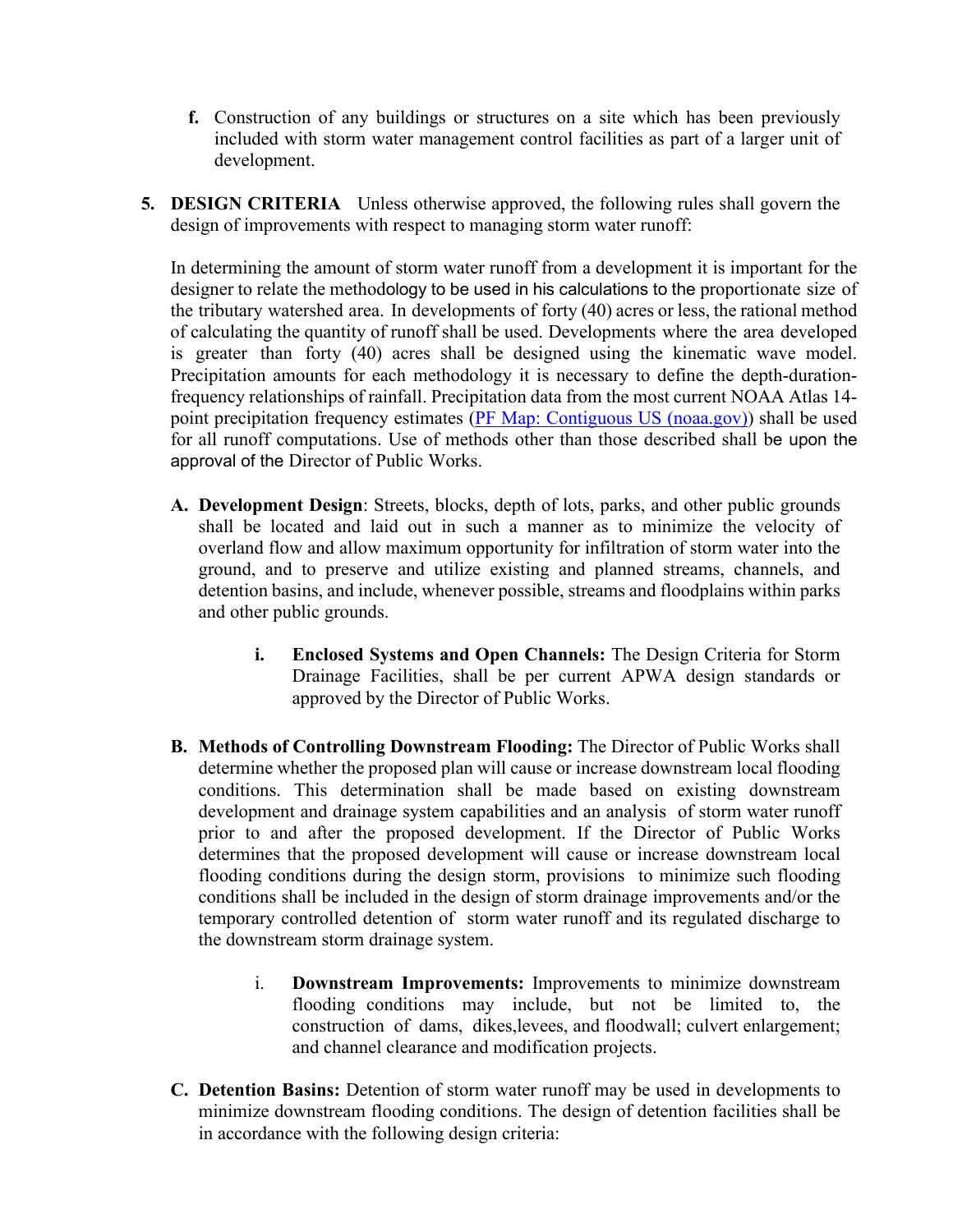i. **Storage Volume Requirements:** Sufficient storage volume shall be provided to prevent local flooding damage. Such volume shall be adequate to contain the differential volume of runoff which would result from the design storm occurring on afully developed site minus the volume of runoff which would result from the design storm occurring over an undeveloped site. Inflow rates into the storage basin shall be determined utilizing either the rational method or the kinematic wave method dependent on the development size limitations and methodologies as previously described in this section. The minimum rainfall event to be utilized in determining the detention storage volume shall be based on the 25-year post developed rainfall event and a release rate of a 10-year predeveloped rainfall event.

In the event of special circumstances, the Director of Public Works may require the use of storms of greater magnitude. When utilizing the rational method for runoff computations, the rainfall intensity (I) and runoff coefficient (C) shall be based upon the area being fully developed in accordance with the planned land usage.

Associated with the analysis will be the routing of the storm hydrograph through the basin to determine the effect of the storage on the rate of inflow. As a result of the flood routing procedure, a determination of the required combination to temporarystorage volume and outlet controls required to reduce post development peak outflows to no more than the rate may be made.

**6. DESIGN CRITERIA FOR BMPS** Unless otherwise approved, the following rules shall govern the design of improvements with respect to managing storm water runoff:

The City has adopted APWA/MARC's BMP Manual [\(APWA BMP Manual\)](http://kcmetro.apwa.net/content/chapters/kcmetro.apwa.net/file/Specifications/APWA_BMP_ManualAUG09.pdf) and provided a Stormwater Pollution Prevention Plan (SWPPP) template [\(Development and Construction](https://www.stjosephmo.gov/952/Development-and-Construction)  [| St. Joseph, MO\)](https://www.stjosephmo.gov/952/Development-and-Construction) to protect sensitive areas, minimize the creation of stormwater pollution, utilize BMPs that effectively remove stormwater pollution, and attempt to maintain predevelopment runoff conditions. Use of methods other than those described shall be upon the approval of the Director of Public Works.

The basic goal of stormwater management is to align water quantity and water quality management techniques in such a way as to prevent further deterioration of our watersheds. For this reason, water quality criteria have been developed to allow more stringent goals. The three basic techniques for addressing these goals include maintaining existing conditions, decreasing peak flows, and reducing pollutants. In addition, it is expected that special management goals may apply on a case-by-case basis.

- **A. Best Management Practice (BMP):** Stormwater management practice used to prevent or control the discharge of pollutants and minimize runoff to waters of the U.S. BMPs may include structural or non-structural solutions, a schedule of activities, prohibition of practices, maintenance procedures, or other management practices.
- **B. Level of Service (LS):** The level of water quality protection recommended for a development or provided by a post-development stormwater management system. The